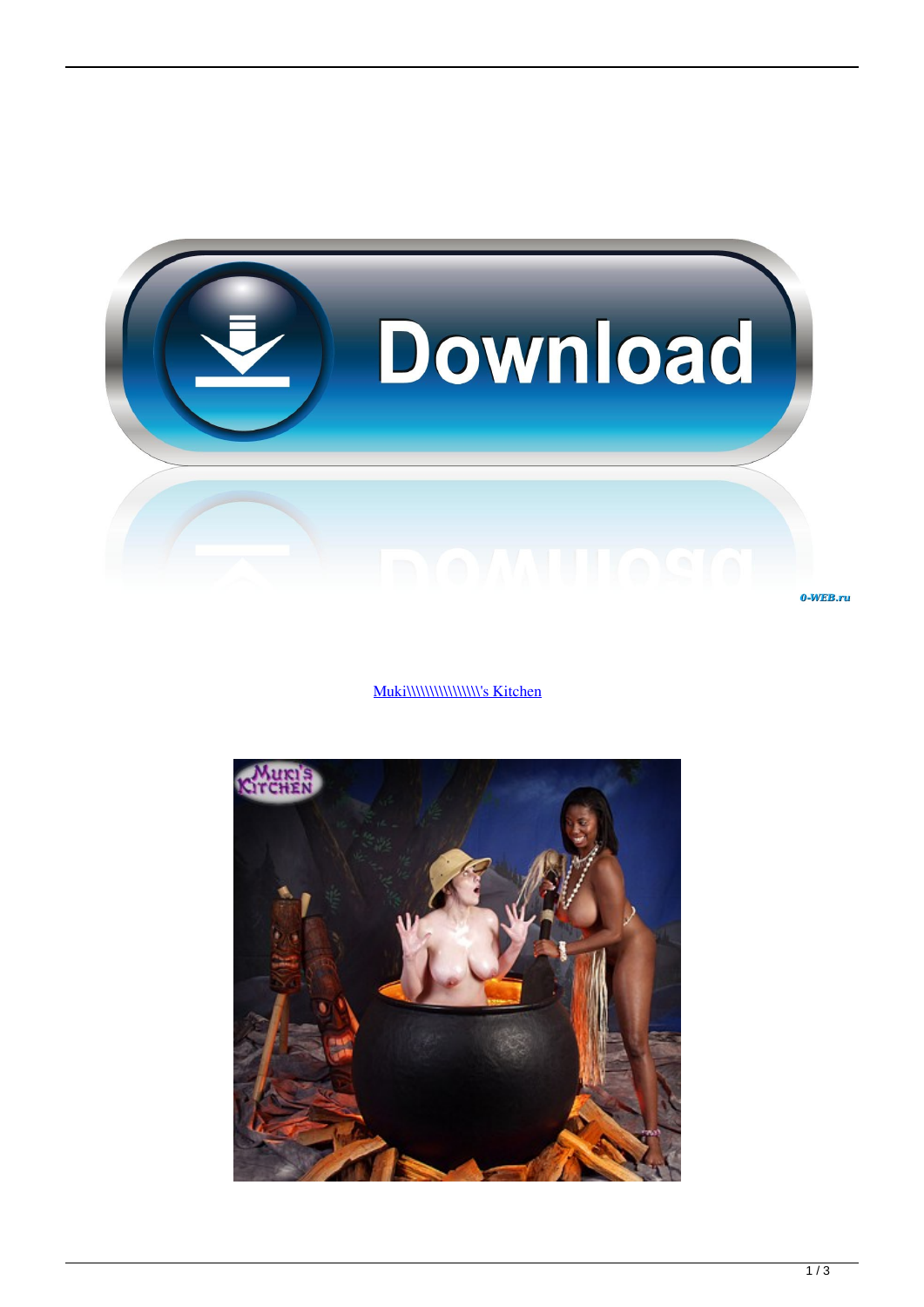

0-WEB.ru